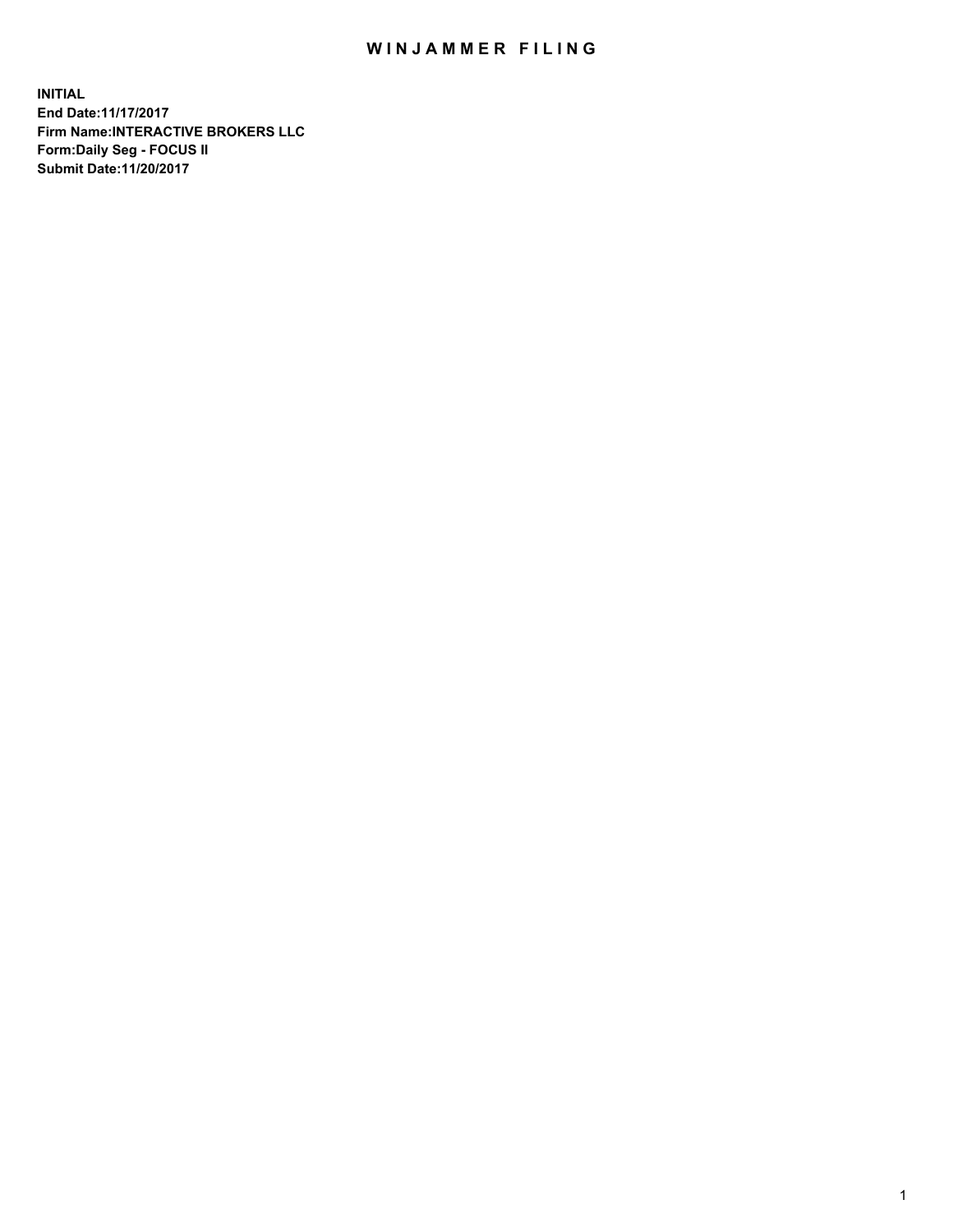## **INITIAL End Date:11/17/2017 Firm Name:INTERACTIVE BROKERS LLC Form:Daily Seg - FOCUS II Submit Date:11/20/2017 Daily Segregation - Cover Page**

| Name of Company<br><b>Contact Name</b><br><b>Contact Phone Number</b><br><b>Contact Email Address</b>                                                                                                                                                                                                                          | <b>INTERACTIVE BROKERS LLC</b><br>James Menicucci<br>203-618-8085<br><u>jmenicucci@interactivebrokers.c</u><br>om |
|--------------------------------------------------------------------------------------------------------------------------------------------------------------------------------------------------------------------------------------------------------------------------------------------------------------------------------|-------------------------------------------------------------------------------------------------------------------|
| FCM's Customer Segregated Funds Residual Interest Target (choose one):<br>a. Minimum dollar amount: ; or<br>b. Minimum percentage of customer segregated funds required:%; or<br>c. Dollar amount range between: and; or<br>d. Percentage range of customer segregated funds required between:% and%.                          | $\overline{\mathbf{0}}$<br>0<br>155,000,000 245,000,000<br>0 <sub>0</sub>                                         |
| FCM's Customer Secured Amount Funds Residual Interest Target (choose one):<br>a. Minimum dollar amount: ; or<br>b. Minimum percentage of customer secured funds required:%; or<br>c. Dollar amount range between: and; or<br>d. Percentage range of customer secured funds required between:% and%.                            | $\overline{\mathbf{0}}$<br>$\overline{\mathbf{0}}$<br>80,000,000 120,000,000<br>00                                |
| FCM's Cleared Swaps Customer Collateral Residual Interest Target (choose one):<br>a. Minimum dollar amount: ; or<br>b. Minimum percentage of cleared swaps customer collateral required:% ; or<br>c. Dollar amount range between: and; or<br>d. Percentage range of cleared swaps customer collateral required between:% and%. | $\overline{\mathbf{0}}$<br>$\overline{\mathbf{0}}$<br>0 <sub>0</sub><br><u>00</u>                                 |

Attach supporting documents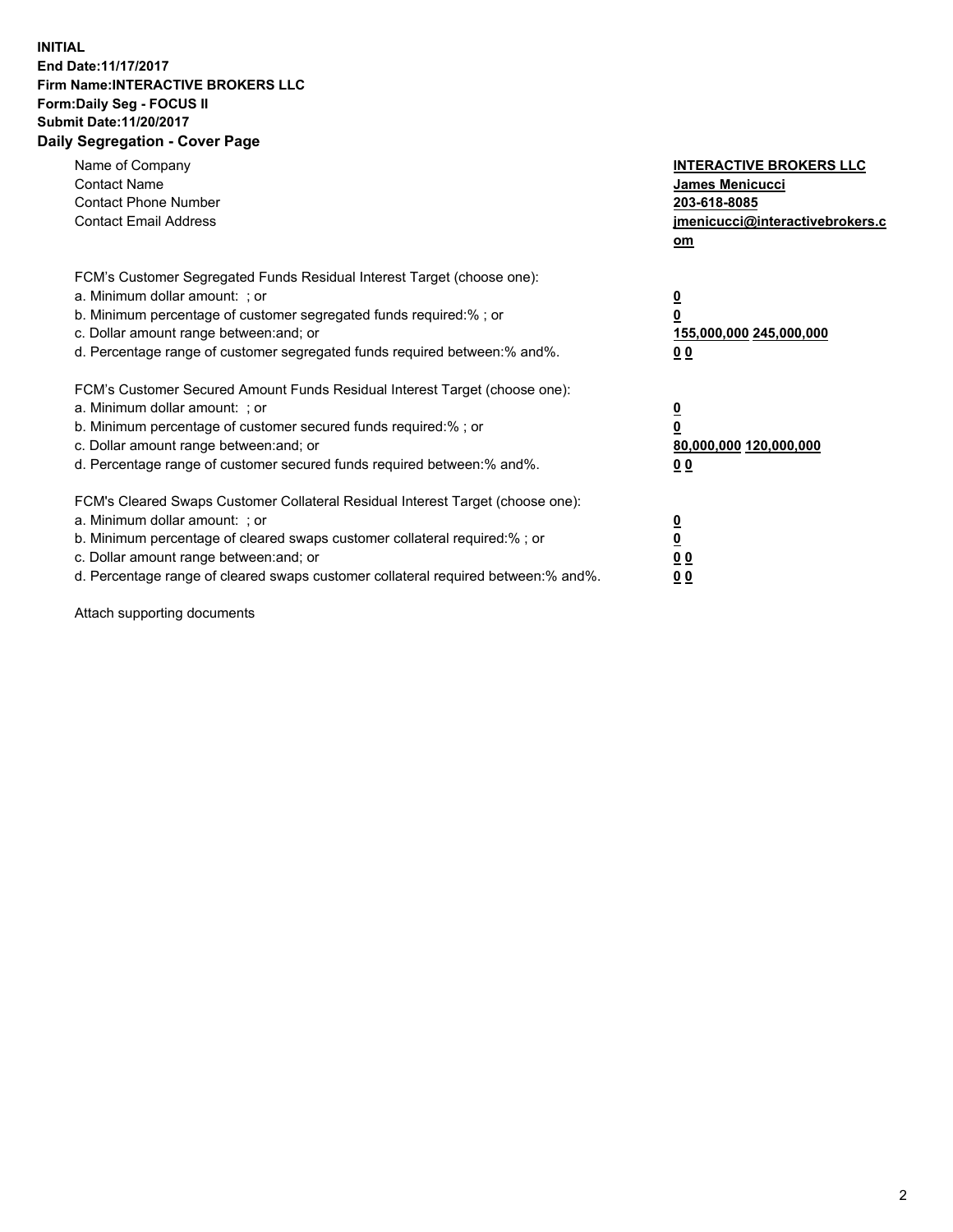## **INITIAL End Date:11/17/2017 Firm Name:INTERACTIVE BROKERS LLC Form:Daily Seg - FOCUS II Submit Date:11/20/2017 Daily Segregation - Secured Amounts**

|     | Daily Ocglegation - Occured Aniounts                                                        |                                   |
|-----|---------------------------------------------------------------------------------------------|-----------------------------------|
|     | Foreign Futures and Foreign Options Secured Amounts                                         |                                   |
|     | Amount required to be set aside pursuant to law, rule or regulation of a foreign            | $0$ [7305]                        |
|     | government or a rule of a self-regulatory organization authorized thereunder                |                                   |
| 1.  | Net ledger balance - Foreign Futures and Foreign Option Trading - All Customers             |                                   |
|     | A. Cash                                                                                     | 442,008,629 [7315]                |
|     | B. Securities (at market)                                                                   | $0$ [7317]                        |
| 2.  | Net unrealized profit (loss) in open futures contracts traded on a foreign board of trade   | $-1,655,003$ [7325]               |
| 3.  | Exchange traded options                                                                     |                                   |
|     | a. Market value of open option contracts purchased on a foreign board of trade              |                                   |
|     |                                                                                             | <b>30,954</b> [7335]              |
|     | b. Market value of open contracts granted (sold) on a foreign board of trade                | -99,804 [7337]                    |
| 4.  | Net equity (deficit) (add lines 1.2. and 3.)                                                | 440,284,776 [7345]                |
| 5.  | Account liquidating to a deficit and account with a debit balances - gross amount           | 6,234 [7351]                      |
|     | Less: amount offset by customer owned securities                                            | 0 [7352] 6,234 [7354]             |
| 6.  | Amount required to be set aside as the secured amount - Net Liquidating Equity              | 440,291,010 [7355]                |
|     | Method (add lines 4 and 5)                                                                  |                                   |
| 7.  | Greater of amount required to be set aside pursuant to foreign jurisdiction (above) or line | 440,291,010 [7360]                |
|     | 6.                                                                                          |                                   |
|     | FUNDS DEPOSITED IN SEPARATE REGULATION 30.7 ACCOUNTS                                        |                                   |
| 1.  | Cash in banks                                                                               |                                   |
|     | A. Banks located in the United States                                                       | 116,877,080 [7500]                |
|     | B. Other banks qualified under Regulation 30.7                                              | 0 [7520] 116,877,080 [7530]       |
| 2.  | <b>Securities</b>                                                                           |                                   |
|     | A. In safekeeping with banks located in the United States                                   | 340,232,630 [7540]                |
|     | B. In safekeeping with other banks qualified under Regulation 30.7                          | 0 [7560] 340,232,630 [7570]       |
| 3.  | Equities with registered futures commission merchants                                       |                                   |
|     | A. Cash                                                                                     | $0$ [7580]                        |
|     | <b>B.</b> Securities                                                                        | $0$ [7590]                        |
|     | C. Unrealized gain (loss) on open futures contracts                                         | $0$ [7600]                        |
|     | D. Value of long option contracts                                                           | $0$ [7610]                        |
|     | E. Value of short option contracts                                                          |                                   |
| 4.  |                                                                                             | 0 [7615] 0 [7620]                 |
|     | Amounts held by clearing organizations of foreign boards of trade                           |                                   |
|     | A. Cash                                                                                     | $0$ [7640]                        |
|     | <b>B.</b> Securities                                                                        | $0$ [7650]                        |
|     | C. Amount due to (from) clearing organization - daily variation                             | $0$ [7660]                        |
|     | D. Value of long option contracts                                                           | $0$ [7670]                        |
|     | E. Value of short option contracts                                                          | 0 [7675] 0 [7680]                 |
| 5.  | Amounts held by members of foreign boards of trade                                          |                                   |
|     | A. Cash                                                                                     | 113,142,835 [7700]                |
|     | <b>B.</b> Securities                                                                        | $0$ [7710]                        |
|     | C. Unrealized gain (loss) on open futures contracts                                         | -6,740,781 [7720]                 |
|     | D. Value of long option contracts                                                           | 30,954 [7730]                     |
|     | E. Value of short option contracts                                                          | -99,804 [7735] 106,333,204 [7740] |
| 6.  | Amounts with other depositories designated by a foreign board of trade                      | 0 [7760]                          |
| 7.  | Segregated funds on hand                                                                    | $0$ [7765]                        |
| 8.  | Total funds in separate section 30.7 accounts                                               | 563,442,914 [7770]                |
| 9.  | Excess (deficiency) Set Aside for Secured Amount (subtract line 7 Secured Statement         | 123,151,904 [7380]                |
|     | Page 1 from Line 8)                                                                         |                                   |
| 10. | Management Target Amount for Excess funds in separate section 30.7 accounts                 | 80,000,000 [7780]                 |
| 11. | Excess (deficiency) funds in separate 30.7 accounts over (under) Management Target          | 43,151,904 [7785]                 |
|     |                                                                                             |                                   |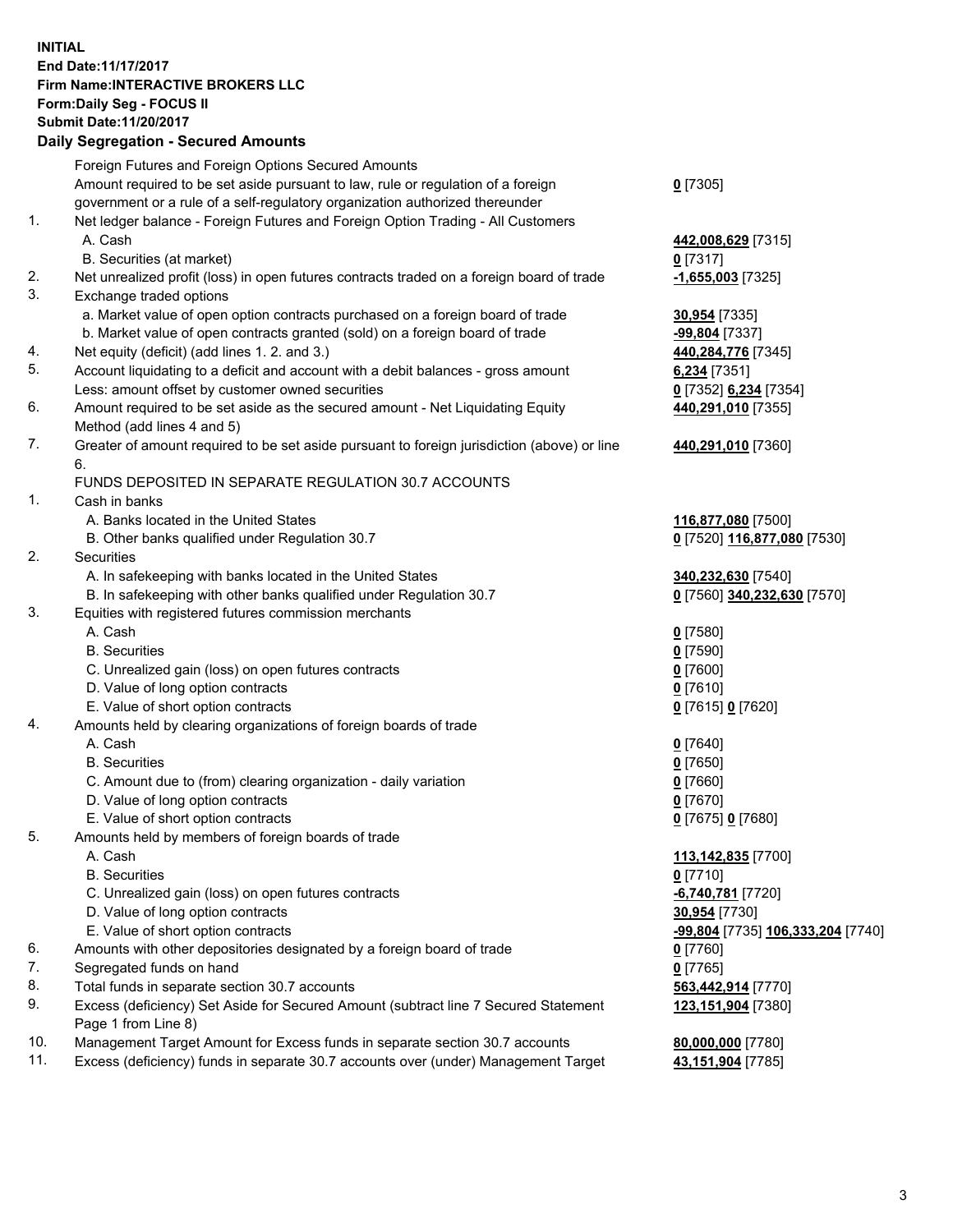**INITIAL End Date:11/17/2017 Firm Name:INTERACTIVE BROKERS LLC Form:Daily Seg - FOCUS II Submit Date:11/20/2017 Daily Segregation - Segregation Statement** SEGREGATION REQUIREMENTS(Section 4d(2) of the CEAct) 1. Net ledger balance A. Cash **4,658,063,598** [7010] B. Securities (at market) **0** [7020] 2. Net unrealized profit (loss) in open futures contracts traded on a contract market **-79,178,508** [7030] 3. Exchange traded options A. Add market value of open option contracts purchased on a contract market **118,572,422** [7032] B. Deduct market value of open option contracts granted (sold) on a contract market **-251,078,745** [7033] 4. Net equity (deficit) (add lines 1, 2 and 3) **4,446,378,767** [7040] 5. Accounts liquidating to a deficit and accounts with debit balances - gross amount **208,299** [7045] Less: amount offset by customer securities **0** [7047] **208,299** [7050] 6. Amount required to be segregated (add lines 4 and 5) **4,446,587,066** [7060] FUNDS IN SEGREGATED ACCOUNTS 7. Deposited in segregated funds bank accounts A. Cash **585,469,714** [7070] B. Securities representing investments of customers' funds (at market) **2,857,253,390** [7080] C. Securities held for particular customers or option customers in lieu of cash (at market) **0** [7090] 8. Margins on deposit with derivatives clearing organizations of contract markets A. Cash **24,023,302** [7100] B. Securities representing investments of customers' funds (at market) **1,322,212,646** [7110] C. Securities held for particular customers or option customers in lieu of cash (at market) **0** [7120] 9. Net settlement from (to) derivatives clearing organizations of contract markets **1,663,172** [7130] 10. Exchange traded options A. Value of open long option contracts **118,517,296** [7132] B. Value of open short option contracts **-251,020,396** [7133] 11. Net equities with other FCMs A. Net liquidating equity **0** [7140] B. Securities representing investments of customers' funds (at market) **0** [7160] C. Securities held for particular customers or option customers in lieu of cash (at market) **0** [7170] 12. Segregated funds on hand **0** [7150] 13. Total amount in segregation (add lines 7 through 12) **4,658,119,124** [7180] 14. Excess (deficiency) funds in segregation (subtract line 6 from line 13) **211,532,058** [7190] 15. Management Target Amount for Excess funds in segregation **155,000,000** [7194] **56,532,058** [7198]

16. Excess (deficiency) funds in segregation over (under) Management Target Amount Excess